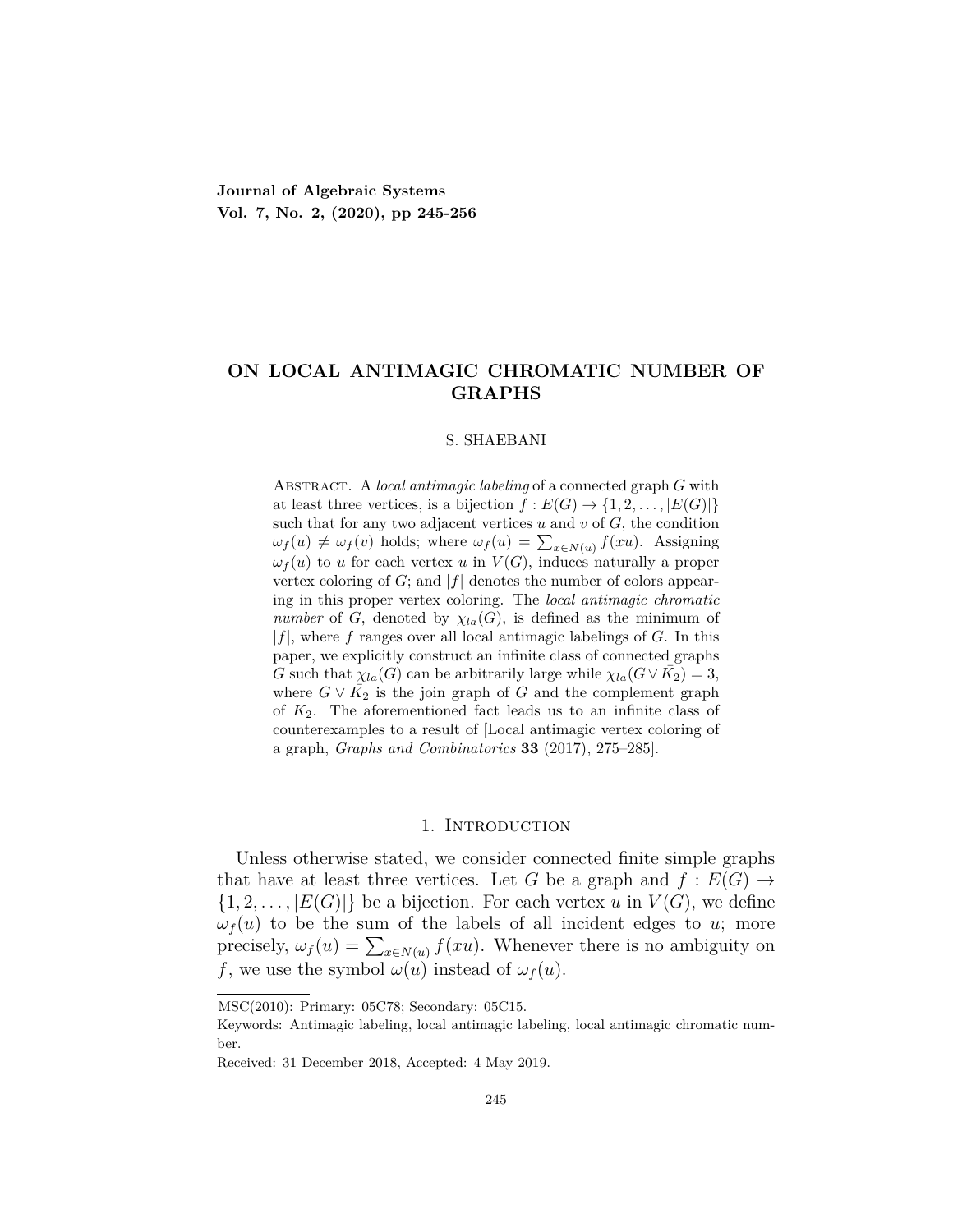#### 246 SAEED SHAEBANI

Let *G* be a graph and  $f: E(G) \to \{1, 2, \ldots, |E(G)|\}$  be a bijection. If  $\omega_f(u) \neq \omega_f(v)$  for any two distinct vertices *u* and *v* in  $V(G)$ , then *f* is called an *antimagic labeling* of *G* [\[5](#page-10-0)]. Hartsfield and Ringel conjectured that every connected graph with at least three vertices admits an antimagic labeling [[5\]](#page-10-0). They also made a weaker conjecture that every tree with at least three vertices admits an antimagic labeling. By several authors, these two conjectures were partially shown to be true, but they are still unsolved. For the best and most interesting results were obtained so far, one can see [[7\]](#page-10-1) for trees and [[3\]](#page-10-2) for general graphs. Also, for a detailed and interesting review on these conjectures one can see chapter 6 of [[4](#page-10-3)].

Arumugam, Premalatha, Bača, and Semaničová-Feňovčíková in [[1\]](#page-10-4), and independently, Bensmail, Senhaji, and Lyngsie in [[2\]](#page-10-5), posed a new definition as a relaxation of the notion of antimagic labeling. They called a bijection  $f : E(G) \rightarrow \{1, 2, \ldots, |E(G)|\}$  a *local antimagic labeling* of *G* if for any two adjacent vertices *u* and *v* in  $V(G)$ , the condition  $\omega_f(u) \neq \omega_f(v)$  holds. They conjectured that every connected graph with at least three vertices admits a local antimagic labeling. This conjecture was solved partially in [\[2\]](#page-10-5). Finally, Haslegrave proved this conjecture by means of probabilistic tools [[6\]](#page-10-6).

Based on the notion of local antimagic labeling, Arumugam, Premalatha, Bača, and Semaničová-Feňovčíková introduced a new graph coloring parameter. Let *G* be a connected graph with at least three vertices, and  $f: E(G) \to \{1, 2, \ldots, |E(G)|\}$  be a local antimagic labeling of *G*. For any two adjacent vertices *u* and *v* we have  $\omega_f(u) \neq \omega_f(v)$ ; so, assigning  $\omega_f(u)$  to *u* for each vertex *u* in  $V(G)$ , induces naturally a proper vertex coloring of *G* which is called a *local antimagic vertex coloring* of *G*. Let *|f|* denote the number of colors appearing in this proper vertex coloring. More precisely,  $|f| = |\{\omega_f(u) : u \in V(G)\}|$ . The *local antimagic chromatic number* of *G*, denoted by  $\chi_{l}(\mathcal{G})$ , is defined as the minimum of  $|f|$ , where f ranges over all local antimagic labelings of *G* [[1\]](#page-10-4).

Let *G*<sup>1</sup> and *G*<sup>2</sup> be two vertex disjoint graphs. The *join graph* of  $G_1$  and  $G_2$ , denoted by  $G_1 \vee G_2$ , is the graph whose vertex set is *V*(*G*<sub>1</sub>) *∪ V*(*G*<sub>2</sub>) and its edge set equals  $E(G_1) \cup E(G_2) \cup \{ab : a \in$ *V*(*G*<sub>1</sub>) and *b* ∈ *V*(*G*<sub>2</sub>)}.

Theorem 2*.*16 of [[1](#page-10-4)] asserts that if a graph *G* has at least four vertices, then  $\chi_{la}(G) + 1 \leq \chi_{la}(G \vee \overline{K_2})$ , where  $\overline{K_2}$  is the complement graph of a complete graph with two vertices. In this paper, we show that the mentioned theorem is incorrect. In this regard, we explicitly construct an infinite class of connected graphs *G* such that  $\chi_{l}$ <sub>*la*</sub>(*G*) can be arbitrarily large and  $\chi_{la}(G \vee \overline{K_2}) = 3$ .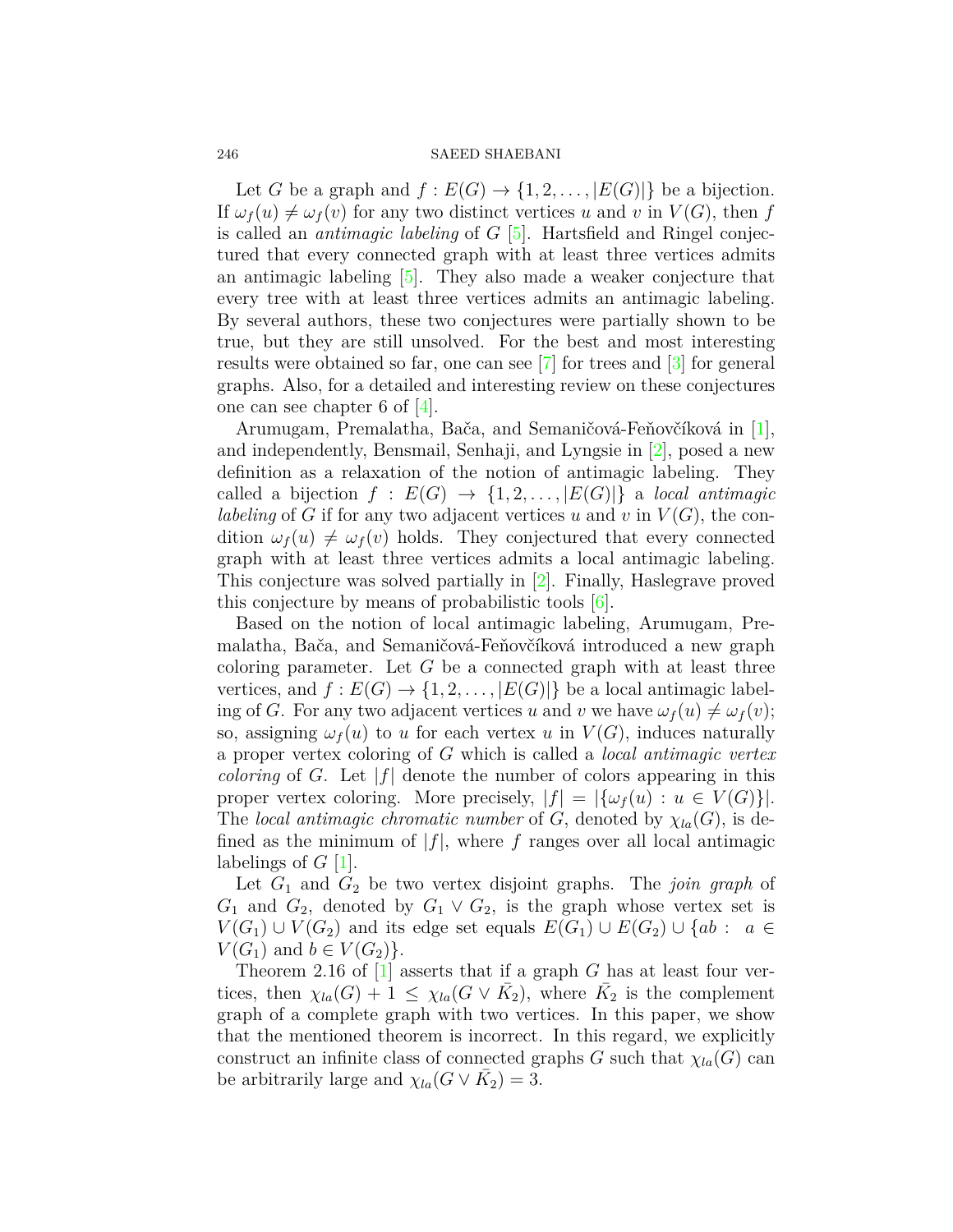#### 2. Main results

This section is devoted to constructing an infinite class of connected graphs *G* such that  $\chi_{la}(G)$  can be arbitrarily large while  $\chi_{la}(G \vee \overline{K_2}) =$ 3. Our procedure is to consider the complete bipartite graph  $K_{1,n}$  that satisfies  $\chi_{l}(\mathbf{K}_{1,n}) = n+1$  for each positive integer  $n \geq 2$ . We show that if *n* is odd and  $n+1$  is not divisible by 3, then  $\chi_{la}(K_{1,n} \vee \overline{K}_2) = 3$ .

<span id="page-2-0"></span>**Theorem 2.1.** Let *n* be an odd integer such that  $n+1$  is not divisible *by* 3*. Then, the join of the star graph*  $K_{1,n}$  *and the complement of*  $K_2$ *,*  $\sum_{i=1}^{\infty}$  *H* :=  $K_{1,n} \vee \overline{K}_2$ , satisfies  $\chi_{la}(H) = 3$ .

*Proof.* Let the vertex set of the star graph  $K_{1,n}$  be  $\{v, v_1, v_2, \ldots, v_n\}$ and *v* be its central vertex. Also, let *x* and *y* be the two vertices of  $\overline{K}_2$ . Since *H* has some triangles, we have  $\chi_{la}(H) \geq \chi(H) \geq 3$ . So, for proving  $\chi_{l}(\mathcal{H}) = 3$ , it suffices to provide a local antimagic labeling of *H* that induces a local antimagic vertex coloring using exactly three colors.

For  $n = 1$ , define  $f: E(H) \to \{1, 2, 3, 4, 5\}$  by

$$
f(vv_1) = 1
$$
,  $f(vx) = 5$ ,  $f(vy) = 4$ ,  
\n $f(v_1x) = 2$ ,  $f(v_1y) = 3$ .

In this case, we have

$$
\omega(v) = 10, \quad \omega(v_1) = 6, \quad \omega(x) = \omega(y) = 7.
$$

Therefore, *f* is a local antimagic labeling of *H* that induces a local antimagic vertex coloring using exactly three colors.

For  $n \geq 3$ , the aim is to construct a local antimagic labeling  $f$ :  $E(H) \to \{1, 2, 3, \ldots, 3n + 2\}$  such that  $\omega(v_1) = \omega(v_2) = \cdots = \omega(v_n)$ and  $\omega(x) = \omega(y)$ . In this regard, we first assign  $f(vv_i) = i$  for each *i* in  ${1, 2, ..., n}$ . Also, in our construction,  ${f(vx), f(vy)} = {n+1, n+2}$ . Therefore,

$$
\omega(v) = \sum_{i=1}^{n+2} i = \frac{(n+2)(n+3)}{2}.
$$

Also, we must have

$$
\omega(x) = \omega(y) = \frac{1}{2} \sum_{i=n+1}^{3n+2} i = \frac{(n+1)(4n+3)}{2},
$$

and

$$
\omega(v_1)=\omega(v_2)=\cdots=\omega(v_n)=\frac{9n+11}{2}.
$$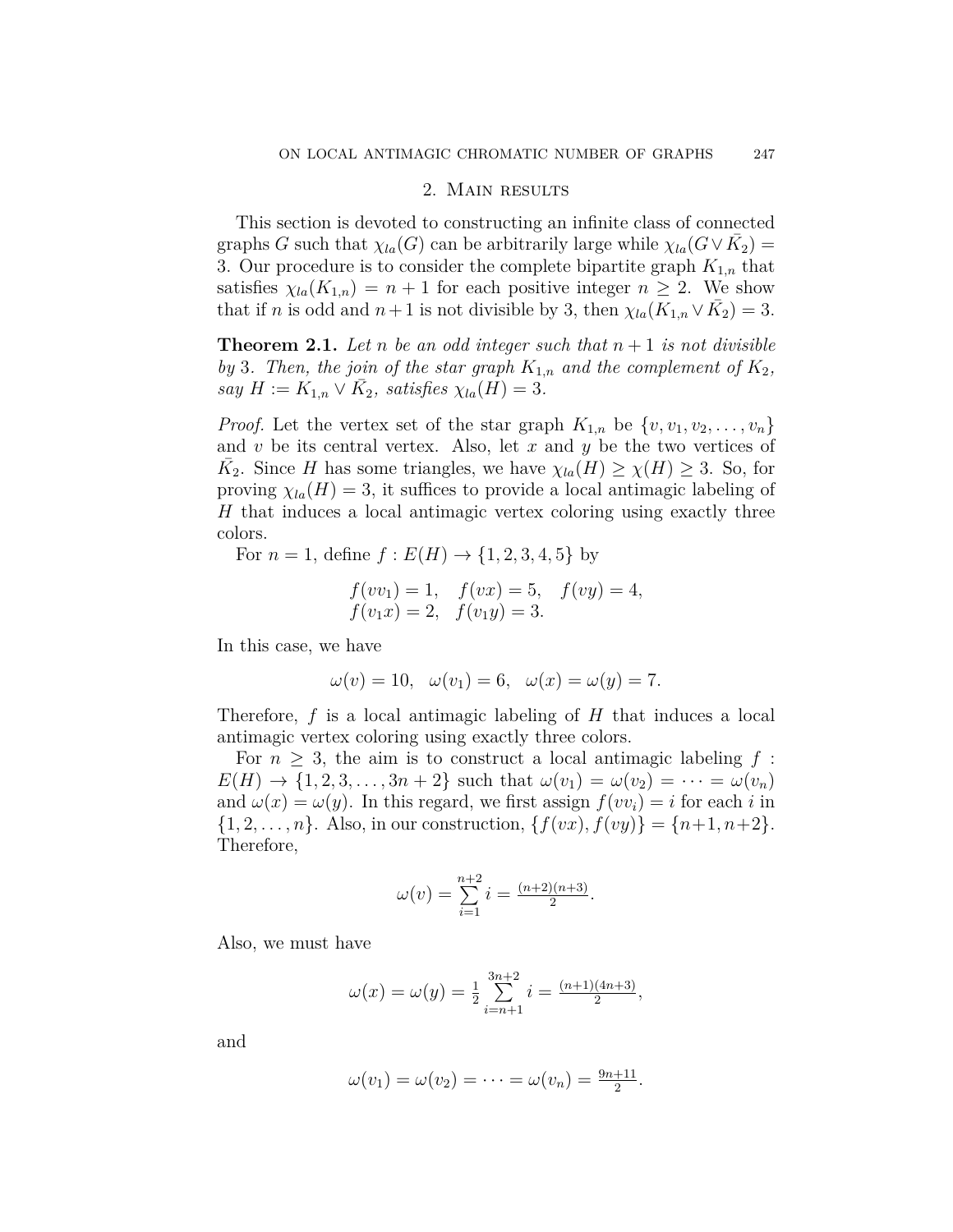## 248 SAEED SHAEBANI

This shows that since  $n+1$  is not divisible by 3, the desired f will be a local antimagic labeling of *H* and it induces a local antimagic vertex coloring of *H* with three colors. We make a partition  $\{A_1, A_2, \ldots, A_n\}$ of the set  $\{n+3, n+4, \ldots, 3n+2\}$  such that for each *i* in  $\{1, 2, \ldots, n\}$ , the set  $A_i$  has two elements and  $A_i = \{f(v_i x), f(v_i y)\}$ . Also,  $A_i$  has one element in  $\{n+3, n+4, \ldots, 2n+2\}$  and one element in  $\{2n+1, \ldots, n+2n+2\}$  $3, 2n + 4, \ldots, 3n + 2$ . In this regard, our suitable partition is as the following;

$$
A_i = \begin{cases} \{2n+4-2i, \frac{5n+3}{2}+i\} & \text{if } 1 \le i \le \frac{n+1}{2} \\ \{3n+4-2i, \frac{3n+3}{2}+i\} & \text{if } \frac{n+3}{2} \le i \le n. \end{cases}
$$

It is obvious that for each *i* in  $\{1, 2, \ldots, n\}$ , we have

$$
\omega(v_i) = i + f(v_i x) + f(v_i y) = \frac{9n + 11}{2}.
$$

Accordingly, the following  $n+1$  sets

$$
\{f(vx), f(vy)\}, \{f(v_1x), f(v_1y)\}, \ldots, \{f(v_nx), f(v_ny)\}\
$$

are determined. For completing the proof, it is sufficient to determine the exact values of each of

$$
f(vx), f(vy), f(v_1x), f(v_1y), \ldots, f(v_nx), f(v_ny),
$$

in such a way that  $\omega(x) = \omega(y)$ . In this regard, we consider the following four cases.

**Case 1.** The case that  $\frac{n+1}{2}$ 4 *≡* 0. In this case, we have  $n \geq 7$ . First we determine  $f(v_i x)$  and  $f(v_i y)$  for each *i* in  $\{1, 2, \ldots, \frac{n+1}{2}\}$  $\frac{+1}{2}$ ; as follows.

$$
f(v_i x) = \begin{cases} \frac{5n+3}{2} + i & \text{if } 1 \le i \le \frac{n+1}{2} \text{ and } (i = 1 \text{ or } i = 0) \\ 2n+4-2i & \text{if } 1 \le i \le \frac{n+1}{2} \text{ and } (i = 2 \text{ or } i = 3) \end{cases}
$$

and

$$
f(v_i y) = \begin{cases} 2n + 4 - 2i & \text{if } 1 \le i \le \frac{n+1}{2} \text{ and } (i = 1 \text{ or } i = 0) \\ \frac{5n+3}{2} + i & \text{if } 1 \le i \le \frac{n+1}{2} \text{ and } (i = 2 \text{ or } i = 3). \end{cases}
$$

If *i* is a positive integer such that  $i \stackrel{4}{\equiv} 1$  and  $i + 4 \leq \frac{n+1}{2}$  $\frac{+1}{2}$ , then

$$
\sum_{j=i}^{i+3} f(v_j x) = 9n + 8 - 2i
$$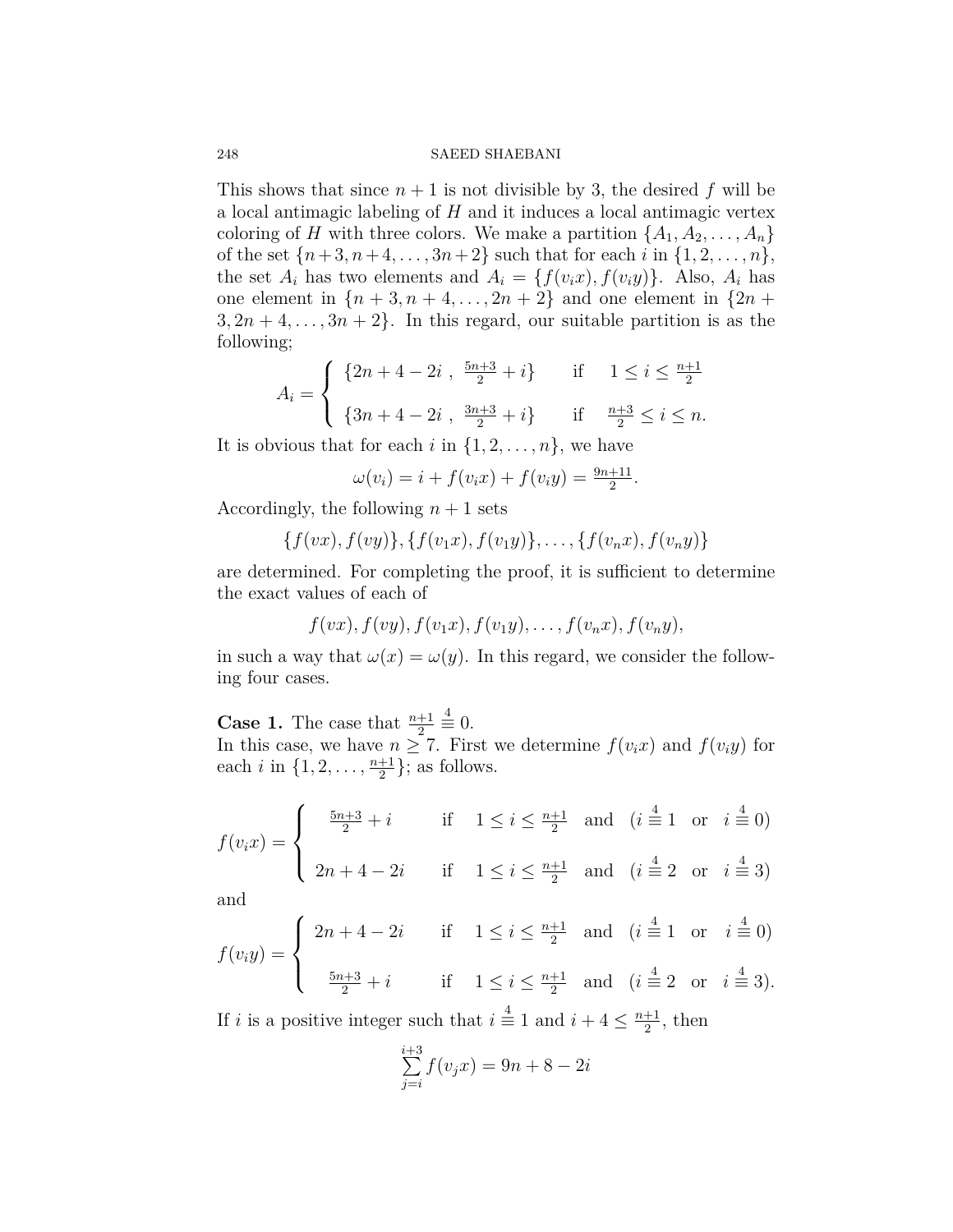and

$$
\sum_{j=i}^{i+3} f(v_j y) = 9n + 8 - 2i.
$$

This shows that since  $\frac{n+1}{2}$  is divisible by 4, we have

$$
\sum_{j=1}^{\frac{n+1}{2}} f(v_j x) = \sum_{j=1}^{\frac{n+1}{2}} f(v_j y).
$$

Now, we put  $f(vx) = n + 2$  and  $f(vy) = n + 1$ . Also, for each *i* in  $\left\{\frac{n+3}{2},\frac{n+5}{2}\right\}$  $\frac{+5}{2}, \frac{n+7}{2}$  $\frac{+7}{2}$  put

$$
f(v_i x) = \begin{cases} \frac{3n+3}{2} + i & \text{if } i \in \left\{ \frac{n+3}{2}, \frac{n+5}{2} \right\} \\ 3n+4-2i & \text{if } i = \frac{n+7}{2} \end{cases}
$$

and

$$
f(v_i y) = \begin{cases} 3n + 4 - 2i & \text{if } i \in \left\{\frac{n+3}{2}, \frac{n+5}{2}\right\} \\ \frac{3n+3}{2} + i & \text{if } i = \frac{n+7}{2}. \end{cases}
$$

We have

$$
f(vx) + \sum_{j=\frac{n+3}{2}}^{\frac{n+7}{2}} f(v_jx) = f(vy) + \sum_{j=\frac{n+3}{2}}^{\frac{n+7}{2}} f(v_jy).
$$

Therefore,

$$
f(vx) + \sum_{j=1}^{\frac{n+7}{2}} f(v_jx) = f(vy) + \sum_{j=1}^{\frac{n+7}{2}} f(v_jy).
$$

Now, it is turn to determine the exact values of

$$
f\left(xv_{\frac{n+9}{2}}\right), f\left(yv_{\frac{n+9}{2}}\right), f\left(xv_{\frac{n+11}{2}}\right), f\left(yv_{\frac{n+11}{2}}\right), \dots, f(xv_n), f(yv_n).
$$
  
Consider the following assignments:

Consider the following assignments;

$$
f(v_i x) = \begin{cases} \frac{3n+3}{2} + i & \text{if } \frac{n+9}{2} \le i \le n \text{ and } (i \stackrel{4}{\equiv} 0 \text{ or } i \stackrel{4}{\equiv} 3) \\ 3n+4-2i & \text{if } \frac{n+9}{2} \le i \le n \text{ and } (i \stackrel{4}{\equiv} 1 \text{ or } i \stackrel{4}{\equiv} 2) \end{cases}
$$

and

$$
f(v_iy) = \begin{cases} 3n+4-2i & \text{if } \frac{n+9}{2} \le i \le n \text{ and } (i \stackrel{4}{\equiv} 0 \text{ or } i \stackrel{4}{\equiv} 3) \\ \frac{3n+3}{2}+i & \text{if } \frac{n+9}{2} \le i \le n \text{ and } (i \stackrel{4}{\equiv} 1 \text{ or } i \stackrel{4}{\equiv} 2). \end{cases}
$$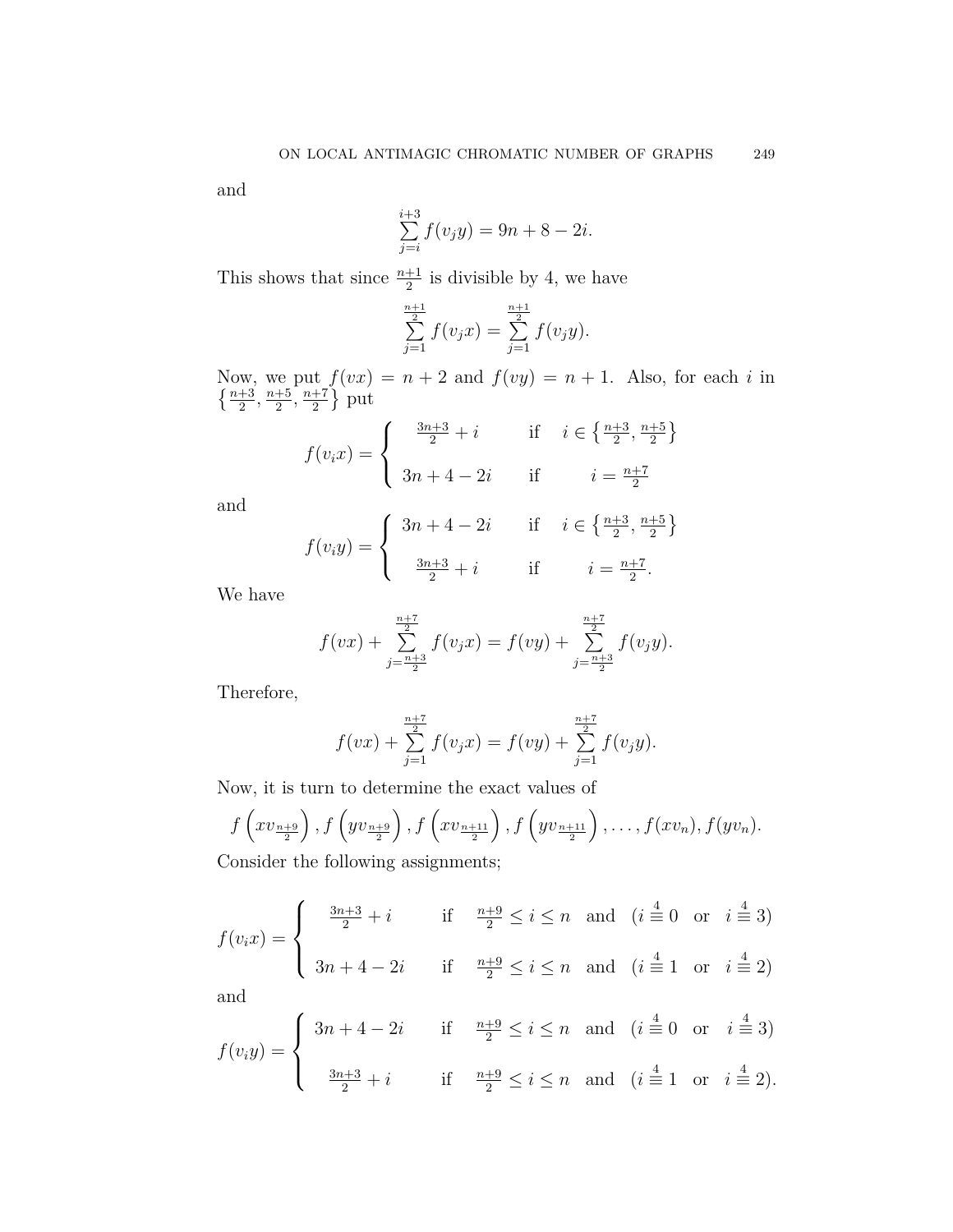Since  $\frac{n+1}{2}$  is divisible by 4, the number of vertices in  $\{v_i | \frac{n+9}{2} \le i \le n\}$ is divisible by 4. Also,  $\frac{n+9}{2}$ 4 *≡* 0. Now, if *{i, i* + 1*, i* + 2*, i* + 3*} ⊆*  $\left\{\frac{n+9}{2},\frac{n+11}{2}\right\}$  $\left\{ \frac{1}{2}, \ldots, n-1, n \right\}$  and  $i \stackrel{4}{\equiv} 0$ , we have

$$
\sum_{j=i}^{i+3} f(v_j x) = \sum_{j=i}^{i+3} f(v_j y).
$$

Accordingly,

$$
\sum_{j=\frac{n+9}{2}}^{n} f(v_j x) = \sum_{j=\frac{n+9}{2}}^{n} f(v_j y).
$$

We conclude that

$$
f(vx) + \sum_{j=1}^{n} f(v_jx) = f(vy) + \sum_{j=1}^{n} f(v_jy);
$$

and the proof is completed in this case.

**Case 2.** The case that  $\frac{n+1}{2}$  $\stackrel{4}{\equiv} 2.$ For each *i* in  $\{1, 2, \ldots, \frac{n+1}{2}\}$  $\frac{+1}{2}$ , we define  $f(v_i x)$  and  $f(v_i y)$  as follows;

$$
f(v_i x) = \begin{cases} \frac{5n+3}{2} + i & \text{if } 1 \le i \le \frac{n+1}{2} \text{ and } (i = 1 \text{ or } i = 0) \\ 2n+4-2i & \text{if } 1 \le i \le \frac{n+1}{2} \text{ and } (i = 2 \text{ or } i = 3) \end{cases}
$$

and

$$
f(v_iy) = \begin{cases} 2n+4-2i & \text{if } 1 \le i \le \frac{n+1}{2} \text{ and } (i \stackrel{4}{\equiv} 1 \text{ or } i \stackrel{4}{\equiv} 0) \\ \frac{5n+3}{2}+i & \text{if } 1 \le i \le \frac{n+1}{2} \text{ and } (i \stackrel{4}{\equiv} 2 \text{ or } i \stackrel{4}{\equiv} 3). \end{cases}
$$
  
If  $\{i, i+1, i+2, i+3\} \subseteq \{1, 2, ..., \frac{n+1}{2}\}$  and  $i \stackrel{4}{\equiv} 1$ , then  

$$
\sum_{j=i}^{i+3} f(v_jx) = \sum_{j=i}^{i+3} f(v_jy).
$$

Because of  $\frac{n+1}{2}$  $\stackrel{4}{\equiv} 2$ , we have

$$
\sum_{i=1}^{\frac{n+1}{2}} f(v_i y) = 3 + \sum_{i=1}^{\frac{n+1}{2}} f(v_i x).
$$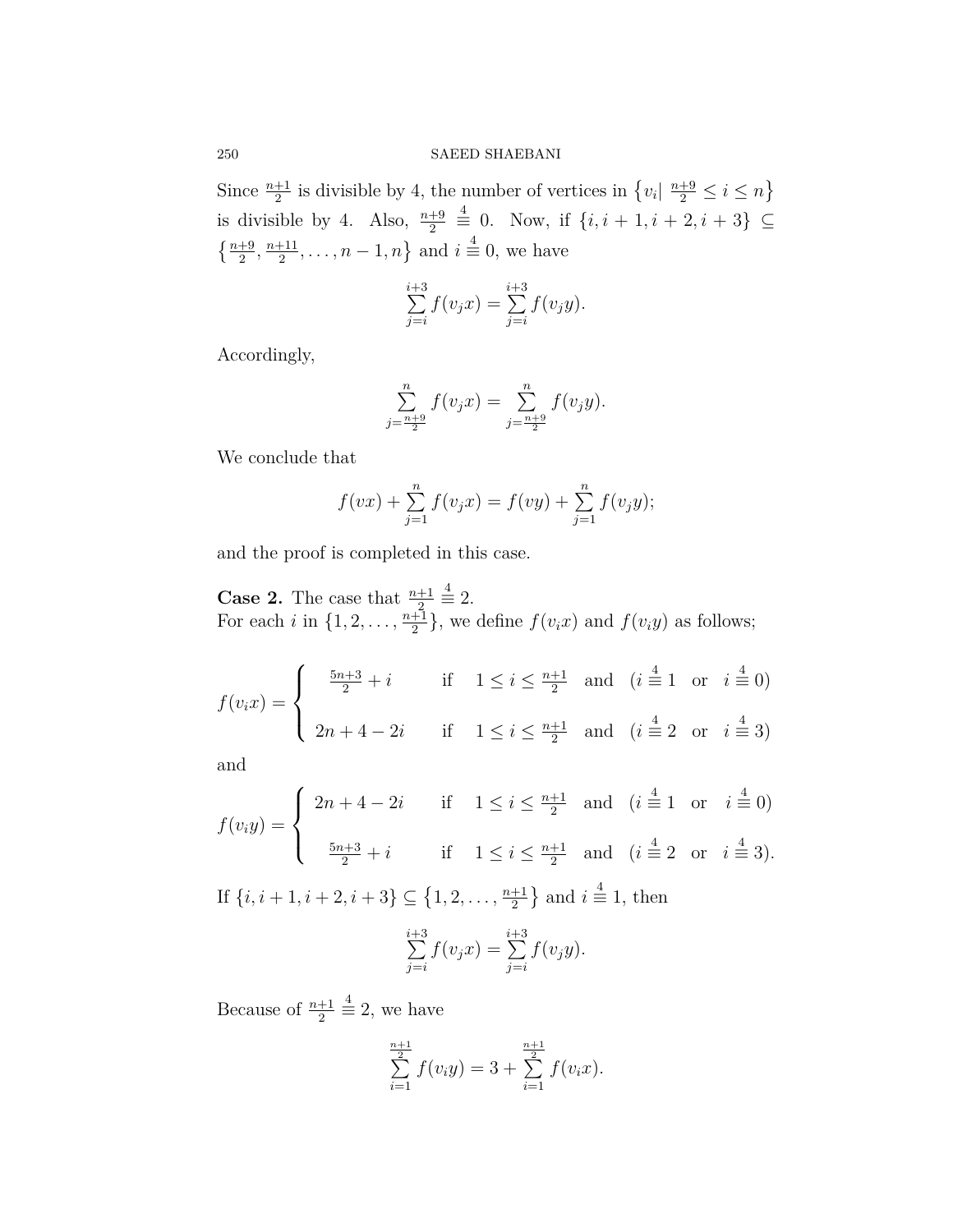By setting the following four assignments

$$
f\left(xv_{\frac{n+3}{2}}\right) = \frac{3n+3}{2} + \frac{n+3}{2}, \qquad f(vx) = n+2,
$$
  

$$
f\left(yv_{\frac{n+3}{2}}\right) = 3n+4-2\left(\frac{n+3}{2}\right), \qquad f(vy) = n+1,
$$

we obtain

$$
f(vx) + \sum_{i=1}^{\frac{n+3}{2}} f(v_ix) = f(vy) + \sum_{i=1}^{\frac{n+3}{2}} f(v_iy).
$$

Now, we determine the exact values of

$$
f\left(xv_{\frac{n+5}{2}}\right), f\left(yv_{\frac{n+5}{2}}\right), f\left(xv_{\frac{n+7}{2}}\right), f\left(yv_{\frac{n+7}{2}}\right), \ldots, f(xv_n), f(yv_n).
$$

Let us regard the following assignments;

$$
f(v_i x) = \begin{cases} \frac{3n+3}{2} + i & \text{if } \frac{n+5}{2} \le i \le n \text{ and } (i \stackrel{4}{\equiv} 0 \text{ or } i \stackrel{4}{\equiv} 3) \\ 3n+4-2i & \text{if } \frac{n+5}{2} \le i \le n \text{ and } (i \stackrel{4}{\equiv} 1 \text{ or } i \stackrel{4}{\equiv} 2) \end{cases}
$$

and

$$
f(v_iy) = \begin{cases} 3n+4-2i & \text{if } \frac{n+5}{2} \le i \le n \text{ and } (i \stackrel{4}{\equiv} 0 \text{ or } i \stackrel{4}{\equiv} 3) \\ \frac{3n+3}{2} + i & \text{if } \frac{n+5}{2} \le i \le n \text{ and } (i \stackrel{4}{\equiv} 1 \text{ or } i \stackrel{4}{\equiv} 2). \end{cases}
$$

If  $i \stackrel{4}{\equiv} 0$  and  $\{i, i + 1, i + 2, i + 3\} \subseteq \{\frac{n+5}{2}, \frac{n+7}{2}$  $\frac{+7}{2}, \ldots, n\},\$  then

$$
\sum_{j=i}^{i+3} f(v_j x) = \sum_{j=i}^{i+3} f(v_j y).
$$

Thus, since  $\frac{n+5}{2}$  $\stackrel{4}{\equiv} 0$  and the number of vertices in  $\left\{v_{\frac{n+5}{2}}, v_{\frac{n+7}{2}}, \ldots, v_n\right\}$ is divisible by 4, we obtain that

$$
\sum_{j=\frac{n+5}{2}}^{n} f(v_j x) = \sum_{j=\frac{n+5}{2}}^{n} f(v_j y).
$$

Accordingly,

$$
f(vx) + \sum_{j=1}^{n} f(v_jx) = f(vy) + \sum_{j=1}^{n} f(v_jy);
$$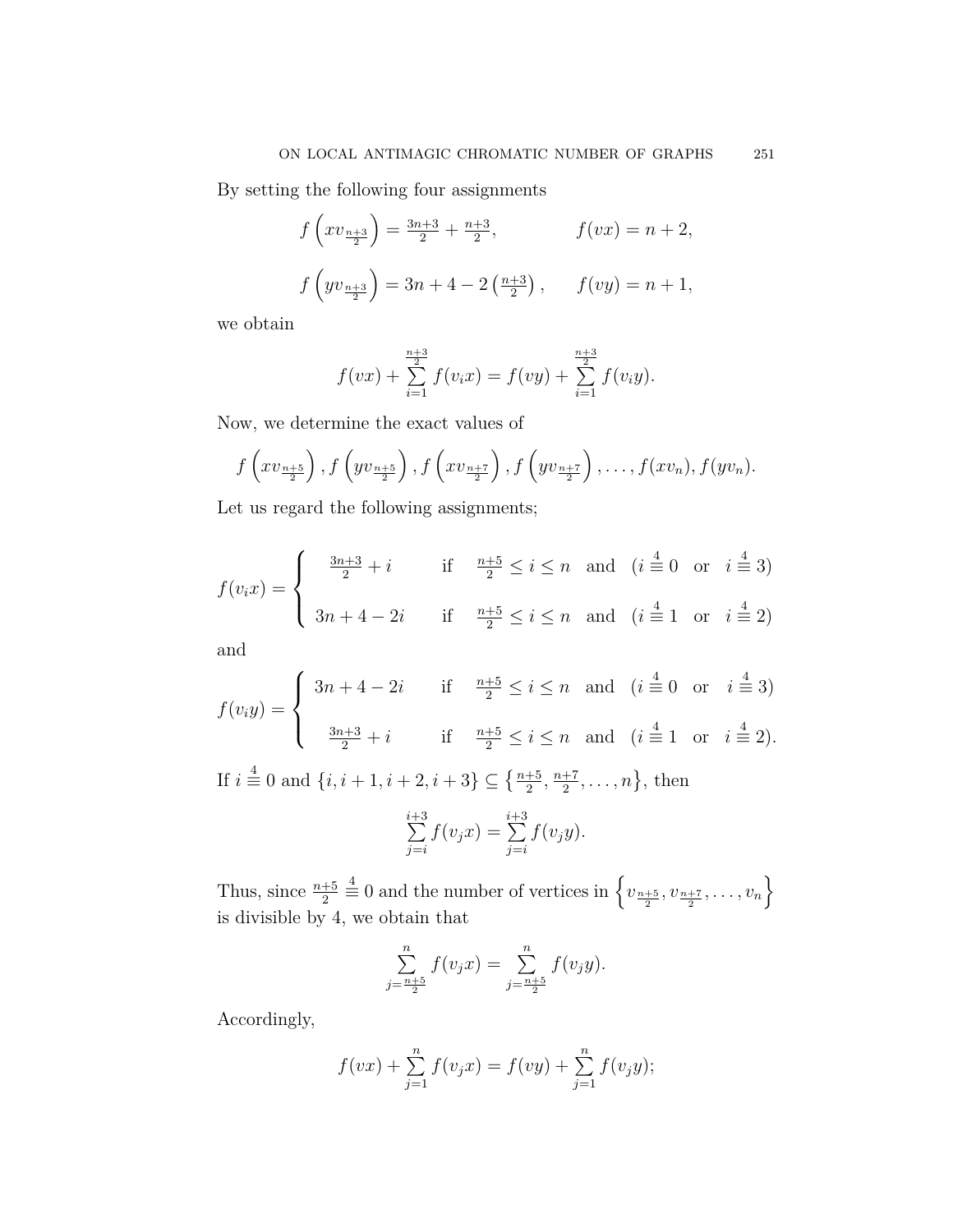which is desired in this case.

**Case 3.** The case that  $\frac{n+1}{2}$  is odd and  $\frac{n+3}{2}$  is divisible by 3. In this case,  $\frac{n-1}{2}$  is even. Also, since  $\frac{n+3}{2}$  is divisible by 3, both of  $\frac{n}{3}$  and  $\frac{n-3}{6}$  are integers. We define

 $f(v_1x) = 2n + 4 - 2$ ,  $f(vx) = n + 1$ ,

 $f(v_1y) = \frac{5n+3}{2} + 1,$   $f(vy) = n + 2.$ 

For each *i* with  $2 \leq i \leq \frac{n}{3}$  $\frac{n}{3}$ , set  $f(v_i x)$  and  $f(v_i y)$  as the following;

$$
f(v_i x) = \begin{cases} \frac{5n+3}{2} + i & \text{if } 2 \le i \le \frac{n}{3} \text{ and } i \text{ is even} \\ 2n+4-2i & \text{if } 2 \le i \le \frac{n}{3} \text{ and } i \text{ is odd} \end{cases}
$$

and

$$
f(v_i y) = \begin{cases} 2n + 4 - 2i & \text{if } 2 \le i \le \frac{n}{3} \text{ and } i \text{ is even} \\ \frac{5n + 3}{2} + i & \text{if } 2 \le i \le \frac{n}{3} \text{ and } i \text{ is odd.} \end{cases}
$$

It is obvious that if *i* is an even integer with  $2 \leq i \leq \frac{n}{3}$  $\frac{n}{3}$ , then

$$
f(yv_i) + f(yv_{i+1}) = f(xv_i) + f(xv_{i+1}) + 3.
$$

So,

$$
\sum_{i=2}^{\frac{n}{3}} f(yv_i) = \frac{n-3}{2} + \sum_{i=2}^{\frac{n}{3}} f(xv_i).
$$

Now, for each *i* with  $\frac{n+3}{3} \leq i \leq \frac{n+1}{2}$  $\frac{+1}{2}$ , define  $f(v_i x)$  and  $f(v_i y)$  as the following;

$$
f(v_i x) = \begin{cases} 2n+4-2i & \text{if } \frac{n+3}{3} \le i \le \frac{n+1}{2} \text{ and } i \text{ is even} \\ \frac{5n+3}{2}+i & \text{if } \frac{n+3}{3} \le i \le \frac{n+1}{2} \text{ and } i \text{ is odd} \end{cases}
$$

and

$$
f(v_iy) = \begin{cases} \frac{5n+3}{2} + i & \text{if } \frac{n+3}{3} \le i \le \frac{n+1}{2} \text{ and } i \text{ is even} \\ 2n+4-2i & \text{if } \frac{n+3}{3} \le i \le \frac{n+1}{2} \text{ and } i \text{ is odd.} \end{cases}
$$

If *i* is an even integer with  $\frac{n+3}{3} \leq i \leq \frac{n+1}{2}$  $\frac{+1}{2}$ , then we have

$$
f(xv_i) + f(xv_{i+1}) = f(yv_i) + f(yv_{i+1}) + 3.
$$

Therefore,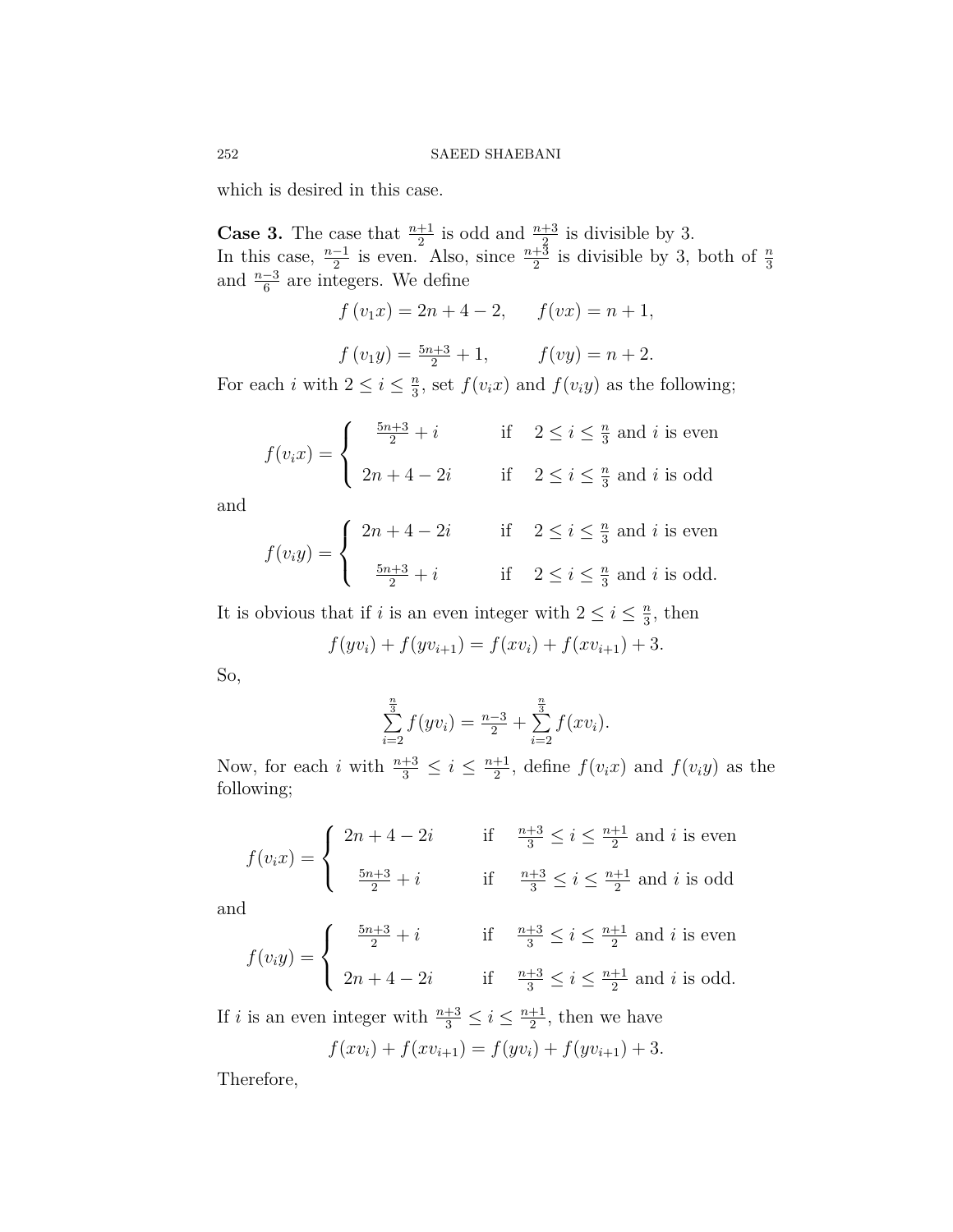$$
\sum_{i=\frac{n+3}{3}}^{\frac{n+1}{2}} f(xv_i) = \frac{n+3}{4} + \sum_{i=\frac{n+3}{3}}^{\frac{n+1}{2}} f(yv_i).
$$

Finally, let us regard the following assignments for  $f(v_i x)$  and  $f(v_i y)$ when *i* is an integer with  $\frac{n+3}{2} \leq i \leq n$ ;

$$
f(v_i x) = \begin{cases} 3n+4-2i & \text{if } \frac{n+3}{2} \le i \le n \text{ and } i \text{ is even} \\ \frac{3n+3}{2}+i & \text{if } \frac{n+3}{2} \le i \le n \text{ and } i \text{ is odd} \end{cases}
$$

and

$$
f(v_iy) = \begin{cases} \frac{3n+3}{2} + i & \text{if } \frac{n+3}{2} \le i \le n \text{ and } i \text{ is even} \\ 3n+4-2i & \text{if } \frac{n+3}{2} \le i \le n \text{ and } i \text{ is odd.} \end{cases}
$$

Again, for each even integer *i* with  $\frac{n+3}{2} \le i \le n$  we have

$$
f(xv_i) + f(xv_{i+1}) = f(yv_i) + f(yv_{i+1}) + 3.
$$

Thus,

$$
\sum_{i=\frac{n+3}{2}}^{n} f(xv_i) = \frac{3(n-1)}{4} + \sum_{i=\frac{n+3}{2}}^{n} f(yv_i).
$$

We conclude that

$$
f(vx) + \sum_{i=1}^{n} f(v_i x) = f(vy) + \sum_{i=1}^{n} f(v_i y);
$$

which completes the proof in this case.

**Case 4.** The case that  $\frac{n+1}{2}$  is odd and  $\frac{n-1}{2}$  is divisible by 3. In this case, we define

$$
f(v_1x) = 2n + 4 - 2,
$$
  $f(vx) = n + 2,$   
 $f(v_1y) = \frac{5n+3}{2} + 1,$   $f(vy) = n + 1.$ 

For each *i* with  $2 \leq i \leq \frac{n+2}{3}$  $\frac{+2}{3}$ , put  $f(v_i x)$  and  $f(v_i y)$  as the following;

$$
f(v_i x) = \begin{cases} \frac{5n+3}{2} + i & \text{if } 2 \le i \le \frac{n+2}{3} \text{ and } i \text{ is even} \\ 2n+4-2i & \text{if } 2 \le i \le \frac{n+2}{3} \text{ and } i \text{ is odd} \end{cases}
$$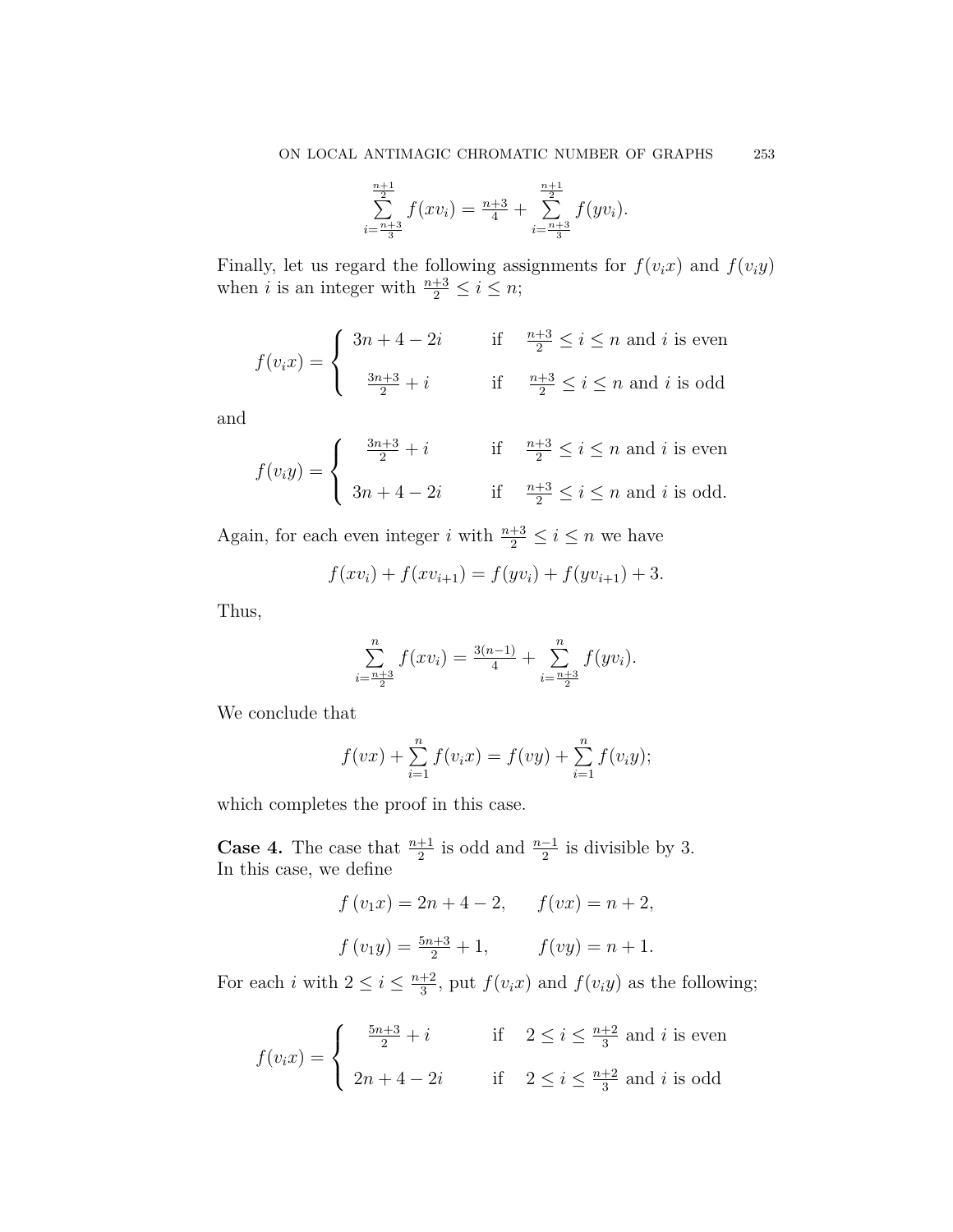and

$$
f(v_iy) = \begin{cases} 2n+4-2i & \text{if } 2 \le i \le \frac{n+2}{3} \text{ and } i \text{ is even} \\ \frac{5n+3}{2}+i & \text{if } 2 \le i \le \frac{n+2}{3} \text{ and } i \text{ is odd.} \end{cases}
$$

For each even integer *i* with  $2 \leq i \leq \frac{n+2}{3}$  $\frac{+2}{3}$ , the following equality holds;

$$
f(yv_i) + f(yv_{i+1}) = f(xv_i) + f(xv_{i+1}) + 3.
$$

This implies that

$$
\sum_{i=2}^{\frac{n+2}{3}} f(yv_i) = \frac{n-1}{2} + \sum_{i=2}^{\frac{n+2}{3}} f(xv_i).
$$

For each *i* with  $\frac{n+5}{3} \leq i \leq \frac{n+1}{2}$  $\frac{+1}{2}$ , we define  $f(v_i x)$  and  $f(v_i y)$  as follows;

$$
f(v_i x) = \begin{cases} 2n+4-2i & \text{if } \frac{n+5}{3} \le i \le \frac{n+1}{2} \text{ and } i \text{ is even} \\ \frac{5n+3}{2}+i & \text{if } \frac{n+5}{3} \le i \le \frac{n+1}{2} \text{ and } i \text{ is odd} \end{cases}
$$

and

$$
f(v_iy) = \begin{cases} \frac{5n+3}{2} + i & \text{if } \frac{n+5}{3} \le i \le \frac{n+1}{2} \text{ and } i \text{ is even} \\ 2n+4-2i & \text{if } \frac{n+5}{3} \le i \le \frac{n+1}{2} \text{ and } i \text{ is odd.} \end{cases}
$$

Now, for each even integer *i* that  $\frac{n+5}{3} \le i \le \frac{n+1}{2}$  we have

$$
f(xv_i) + f(xv_{i+1}) = f(yv_i) + f(yv_{i+1}) + 3.
$$

So, we obtain

$$
\sum_{i=\frac{n+5}{3}}^{\frac{n+1}{2}} f(xv_i) = \frac{n-1}{4} + \sum_{i=\frac{n+5}{3}}^{\frac{n+1}{2}} f(yv_i).
$$

Now, it is time to determine  $f(v_i x)$  and  $f(v_i y)$  for those integers *i* that  $\frac{n+3}{2} \leq i \leq n$ . Let us assign

$$
f(v_i x) = \begin{cases} 3n + 4 - 2i & \text{if } \frac{n+3}{2} \le i \le n \text{ and } i \text{ is even} \\ \frac{3n+3}{2} + i & \text{if } \frac{n+3}{2} \le i \le n \text{ and } i \text{ is odd} \end{cases}
$$

and

$$
f(v_iy) = \begin{cases} \frac{3n+3}{2} + i & \text{if } \frac{n+3}{2} \le i \le n \text{ and } i \text{ is even} \\ 3n+4-2i & \text{if } \frac{n+3}{2} \le i \le n \text{ and } i \text{ is odd.} \end{cases}
$$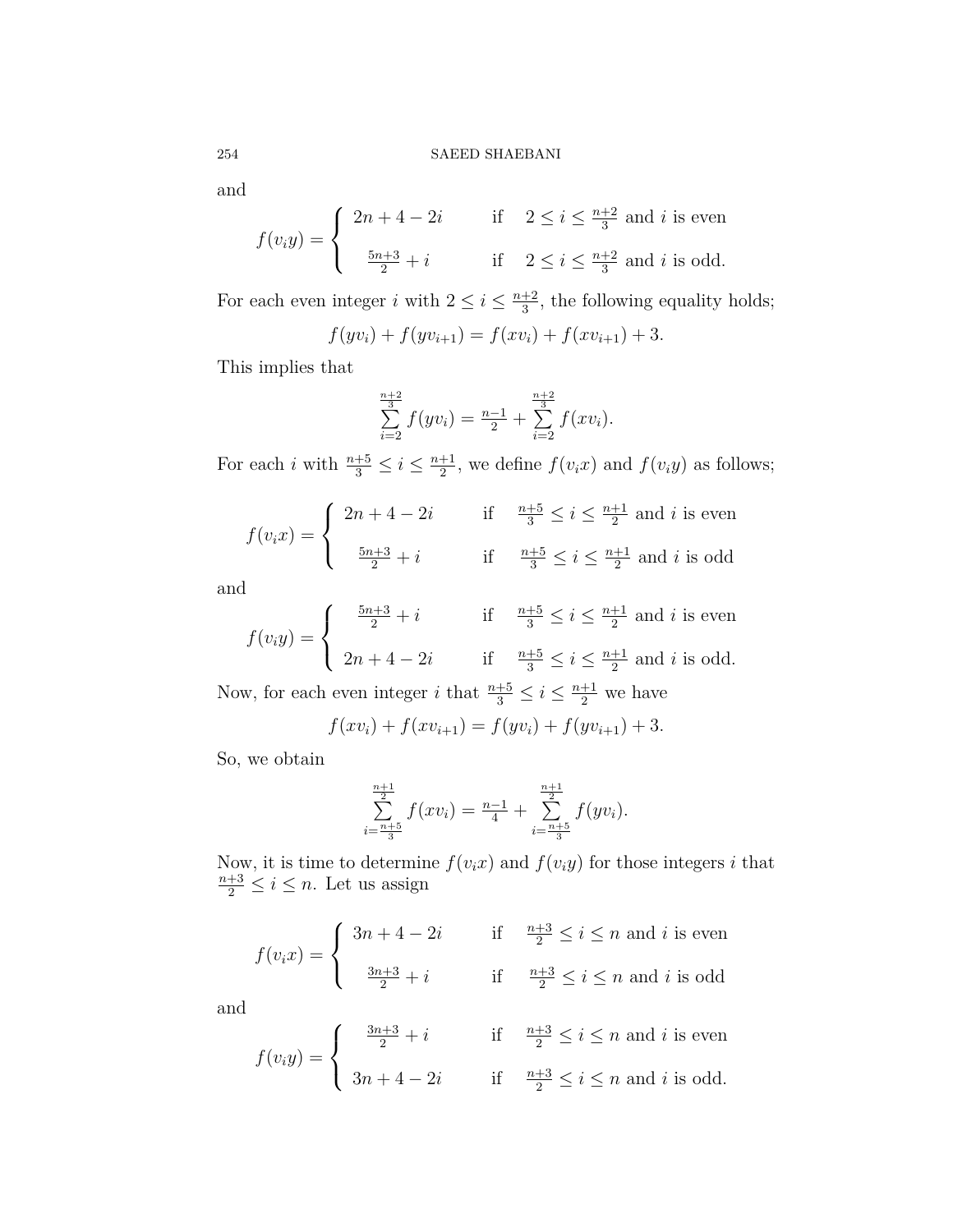Since the equality  $f(xv_i) + f(xv_{i+1}) = f(yv_i) + f(yv_{i+1}) + 3$  holds for each even integer *i* that  $\frac{n+3}{2} \le i \le n$ , we have

$$
\sum_{i=\frac{n+3}{2}}^{n} f(xv_i) = \frac{3(n-1)}{4} + \sum_{i=\frac{n+3}{2}}^{n} f(yv_i).
$$

Accordingly,

$$
f(vx) + \sum_{i=1}^{n} f(v_i x) = f(vy) + \sum_{i=1}^{n} f(v_i y);
$$

and therefore, the proof is completed in the final case.  $\Box$ 

The following corollary is an immediate consequence of Theorem [2.1.](#page-2-0)

**Corollary 2.2.** For each positive integer *n*, there exists a graph  $G_n$ *such that*

$$
\min \left\{ \frac{\chi_{la}(G_n)}{\chi_{la}(G_n \vee \overline{K_2})}, \chi_{la}(G_n) - \chi_{la}(G_n \vee \overline{K_2}) \right\} > n.
$$
  
In other words, 
$$
\min \left\{ \frac{\chi_{la}(G)}{\chi_{la}(G \vee \overline{K_2})}, \chi_{la}(G) - \chi_{la}(G \vee \overline{K_2}) \right\} can be made arbitrarily large.
$$

## **Acknowledgments**

The author wishes to express his most sincere gratitude to the anonymous referees for their very insightful comments.

#### **REFERENCES**

- <span id="page-10-4"></span>1. S. Arumugam, K. Premalatha, M. Bača and A. Semaničová-Feňovčíková, Local antimagic vertex coloring of a graph, *Graphs Combin.*, **33** (2017), 275–285.
- <span id="page-10-5"></span>2. J. Bensmail, M. Senhaji and K. S. Lyngsie, On a combination of the 1-2-3 conjecture and the antimagic labelling conjecture, *Discrete Math. Theor. Comput. Sci.*, **19**(1) (2017), #22.
- <span id="page-10-2"></span>3. T. Eccles, Graphs of large linear size are antimagic, *J. Graph Theory*, **81**(3) (2016), 236–261.
- <span id="page-10-3"></span>4. J. A. Gallian, A dynamic survey of graph labeling, *Electron. J. Combin.*, (2018), DS6.
- <span id="page-10-0"></span>5. N. Hartsfield and G. Ringel, *Pearls in graph theory: a comprehensive introduction*, Academic Press, San Diego, (1990).
- <span id="page-10-6"></span>6. J. Haslegrave, Proof of a local antimagic conjecture, *Discrete Math. Theor. Comput. Sci.*, **20**(1) (2018), #18.
- <span id="page-10-1"></span>7. Y. C. Liang, T. L. Wong and X. Zhu, Anti-magic labeling of trees, *Discrete Math.*, **331** (2014), 9–14.